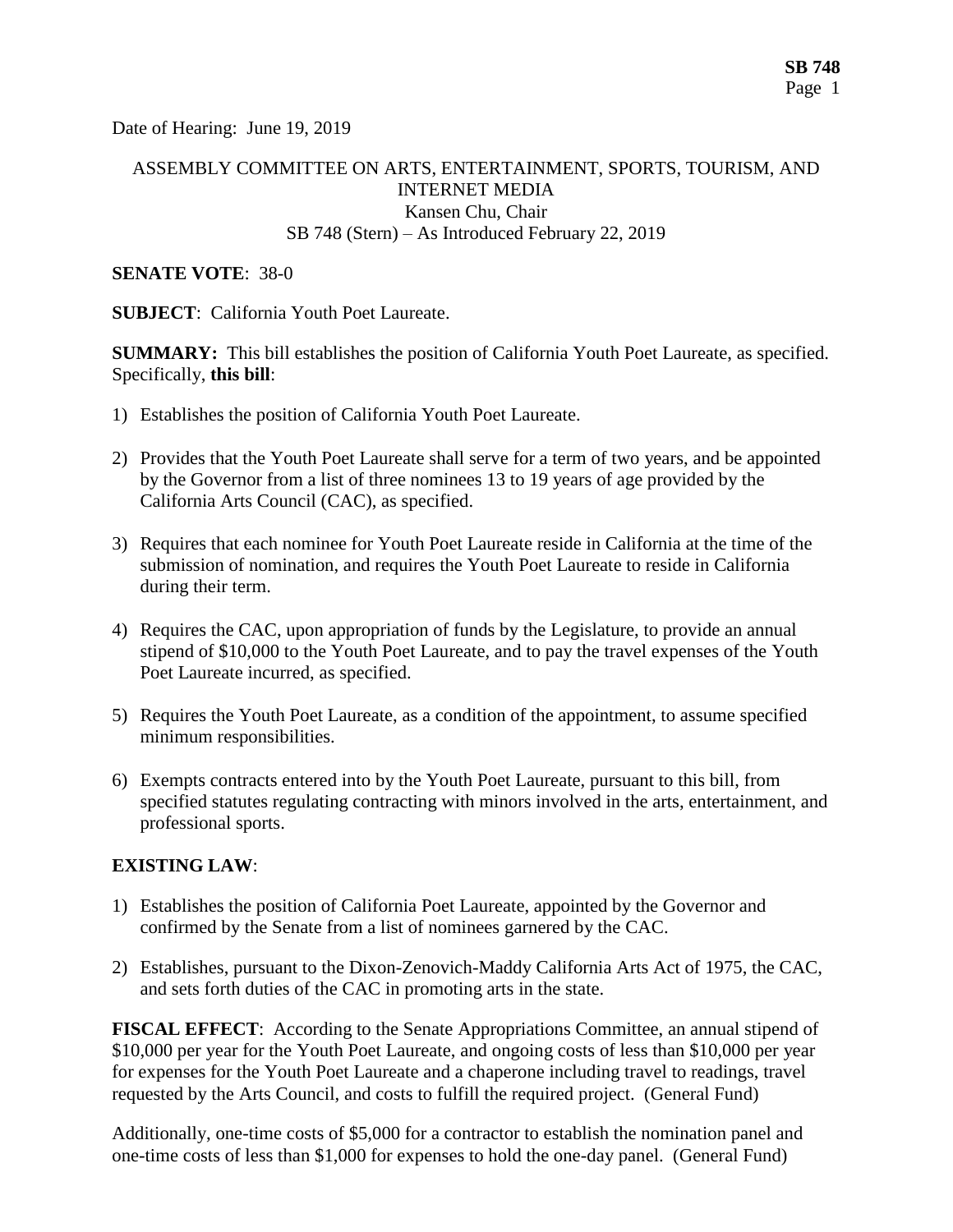# **COMMENTS**:

1) *Author and supporter's statement of need for legislation*. According to the Author, "Poetry provides a mechanism by which people can understand experiences and perspectives that they do not share. According to the National Endowment for the Arts, poetry readership in the U.S. has risen by 76 percent in the past five years. The new audience is young, diverse, and non-academic. Poetry in education has also experienced a renaissance through the national recitation contest, Poetry Out Loud, administered statewide by the California Arts Council for the past 14 consecutive years. "Additionally, poetry has become a means of political and personal expression in the younger generation in California, engaging nonprofit literary organizations to cultivate spoken word as a means of involving and embracing adolescents in their communities. SB 748 would allow teens that already write poetry to be recognized for their accomplishments and skills, further encouraging investment and development in the arts and opening innovative and unique venues for speaking and listening opportunities for youth statewide.

"The position of Youth Poet Laureate will assist in outreach to California schools, while working in partnership with the California Arts Council. Having representation from their own age demographic will increase the likelihood of teens exploring poetry, which will increase literacy and creativity. Writing and performing poetry is universal and relevant to teens, including ELLs who can learn about or read poetry in their primary language, helping them bridge their worlds."

The California Cultural Districts Coalition adds in their support, "We must provide opportunities to inspire young artists in California to share their talents and express their feelings in artistic ways. This can lead to greater dialogues within our communities and increase awareness for diversity and inclusion. Young people are the next generation of leaders and we must encourage them to be creative and resilient."

#### 2) *Background:*

a) *CAC and poets*. The CAC was created in 1975 under then Governor Jerry Brown to increase access to the arts for all Californians. The Dixon-Zenovich-Maddy California Arts Act of 1975 directs the CAC to encourage artistic awareness, participation, and expression; to help independent local groups develop their own arts programs; to promote employment of artists and those skilled in crafts in the public and private sector; to provide for exhibition of artistic works in public buildings; and, to enlist the aid of all state agencies in the task of ensuring the fullest expression of artistic potential.

One of the cornerstone projects conducted by the CAC annually is the statewide Poetry Out Loud competition, which according to their website is, "An initiative of the National Endowment for the Arts, administered statewide by the California Arts Council, Poetry Out Loud encourages high school students to learn about poetry through memorization, performance, and competition. Participants master public speaking skills, build selfconfidence, and learn about literary history and contemporary life. California's Poetry Out Loud is the largest event of its kind in the U.S., and has grown steadily since its inception. The 2019 competition series encompasses 52 counties, 305 schools, and 730 teachers, reaching nearly 60,600 students statewide."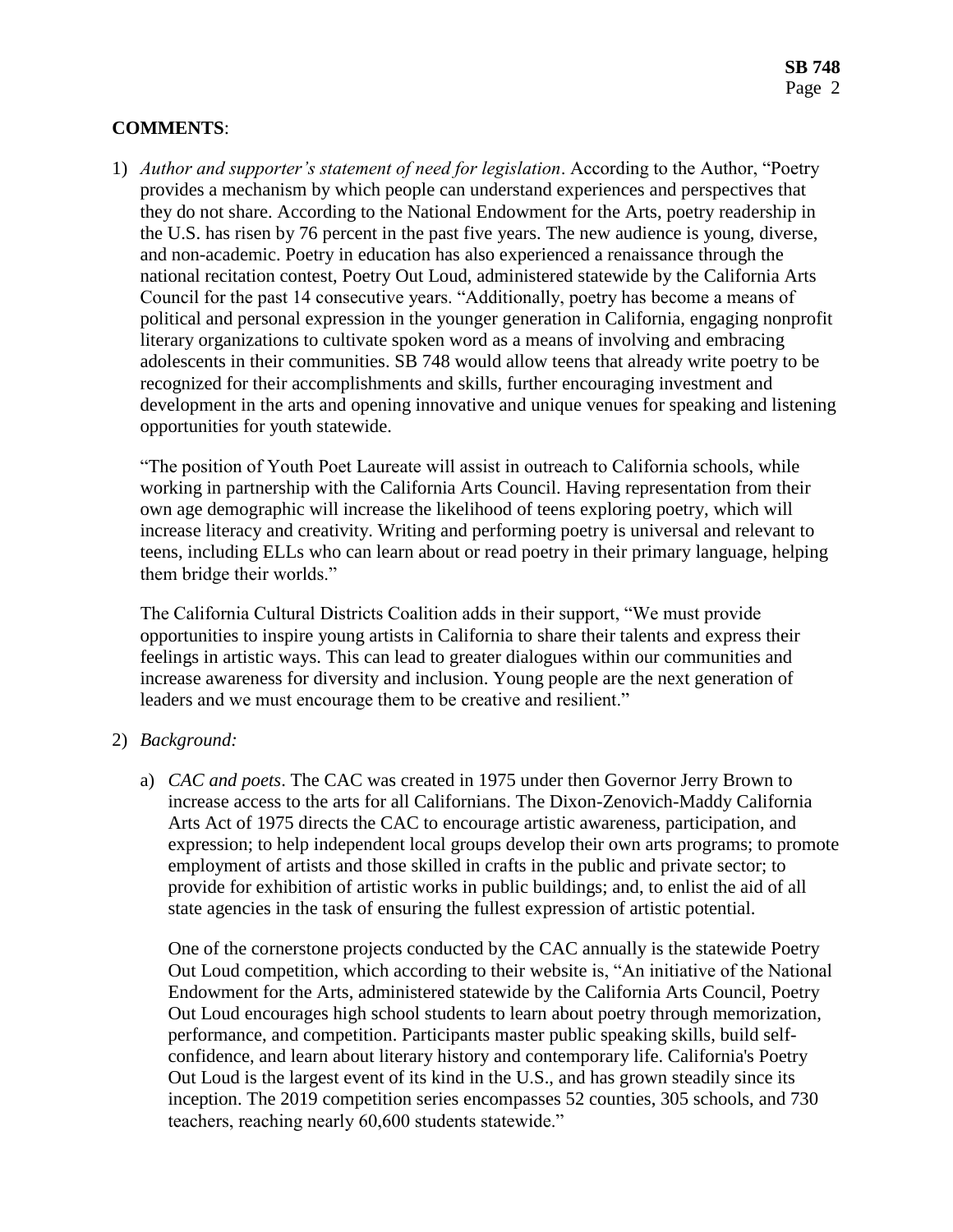The California Arts Council also manages the nomination process for the California Poet Laureate as established by law.

b) *State Poet Laureate*. In California, the position of California Poet Laureate was established in 2001 by AB 113 (Pavley, Chapter 206, Statutes of 2001). Prior to being established in statute, the Legislature had conferred the honorary title of Poet Laureate on five individuals. Ina Donna Coobrith, California's first Poet Laureate (and first Poet Laureate of any American state) was crowned with a laurel wreath at the 1915 Panama-Pacific International Exposition in San Francisco by Benjamin Ide Wheeler, President of the University of California, who called her the "loved, laurel-crowned poet of California." In 1919 Coolbrith was conferred official status as "The Loved Laurel Crowned Poet of California" by SCR 24 (Slater, Resolution Chapter 51, Statutes of 1919). The last Poet Laureate recognized by Legislative Resolution was Charles "Gus" Garrigus, who also served as a member of the State Legislature. He held the title for 34 years, his death in 2000 lead to legislation establishing the official position in statute.

Today, the California Poet Laureate is a Governor's appointee whose mission is to advocate for the art of poetry in classrooms and boardrooms across the state, to inspire an emerging generation of literary artists, and to educate all Californians about the many poets and authors who have influenced our great state through creative literary expression. Over the course of a two-year term, the Poet Laureate provides public readings in urban and rural locations across California, educates civic and state leaders about the value of poetry and creative expression, and undertakes a significant cultural project, with one of its goals being to bring poetry to students who might otherwise have little opportunity to be exposed.

- 3) *Prior and related legislation.*
	- a) SB 237 (Hertzberg), of the current legislative session, would establish in state government the position of the California Laureate for Science, Technology, Engineering, and Mathematics, as specified. (Pending referral in Assembly)
	- b) AB 113 (Pavley), Chapter 206, Statutes of 2001, established the position of California Poet Laureate, and required the Poet Laureate to perform specified duties.
	- c) SCR 24 (Slater), Resolution Chapter 51, Statutes of 1919, named Ina Coolbrith as "The Loved Laurel Crowned Poet of California," the state's first Poet Laureate – she held that title until her death in 1928.

# **REGISTERED SUPPORT / OPPOSITION**:

## **Support**

California Alliance for Arts Education California Arts Advocates/Californians for the Arts California Cultural Districts Coalition City of Moorpark Valley Cultural Foundation 4 individuals